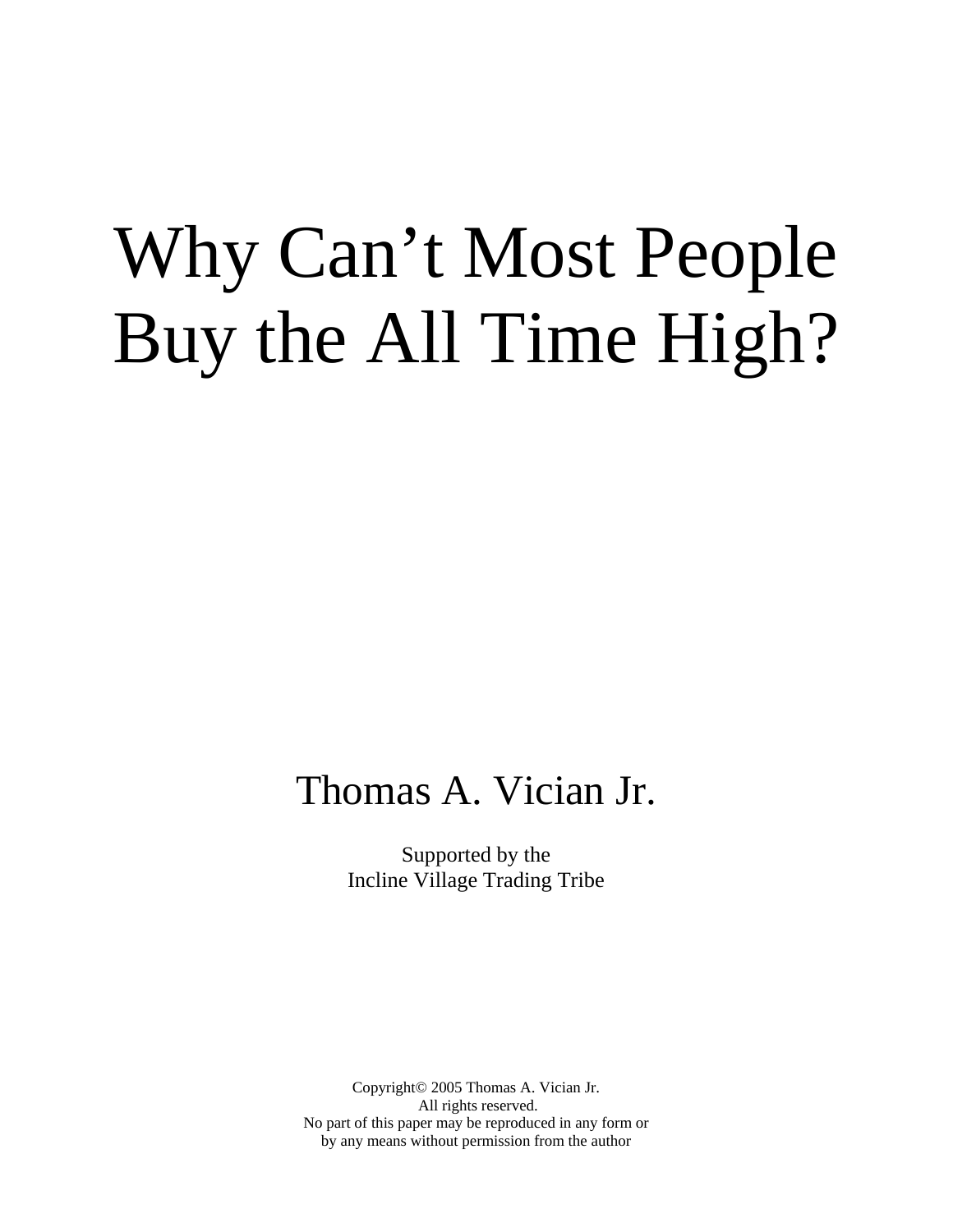#### **Dedication**

I dedicate the paper to my wife, Jessica, and my parents, Drs. Elizabeth and Thomas Vician Sr.

#### **Acknowledgements**

I send special thanks to my wife who supported me through rough patches and helped keep me on task. Her encouragement provided wind in my sails.

I thank the Incline Village Trading Tribe for helping clarify my thoughts and review my work. The collective critique process challenges, frustrates, and inspires. Members include Ed Seykota, Easan Katir, Todd Hurlbut, Matt Johnson, Sven Hemmert, Jason Dekker, JoAnn Hankin, Jake Carriker, and Jason Russell.

Finally, I thank Gordon Corbett and Edward Kim of the Toronto and San Jose Trading Tribes, respectively.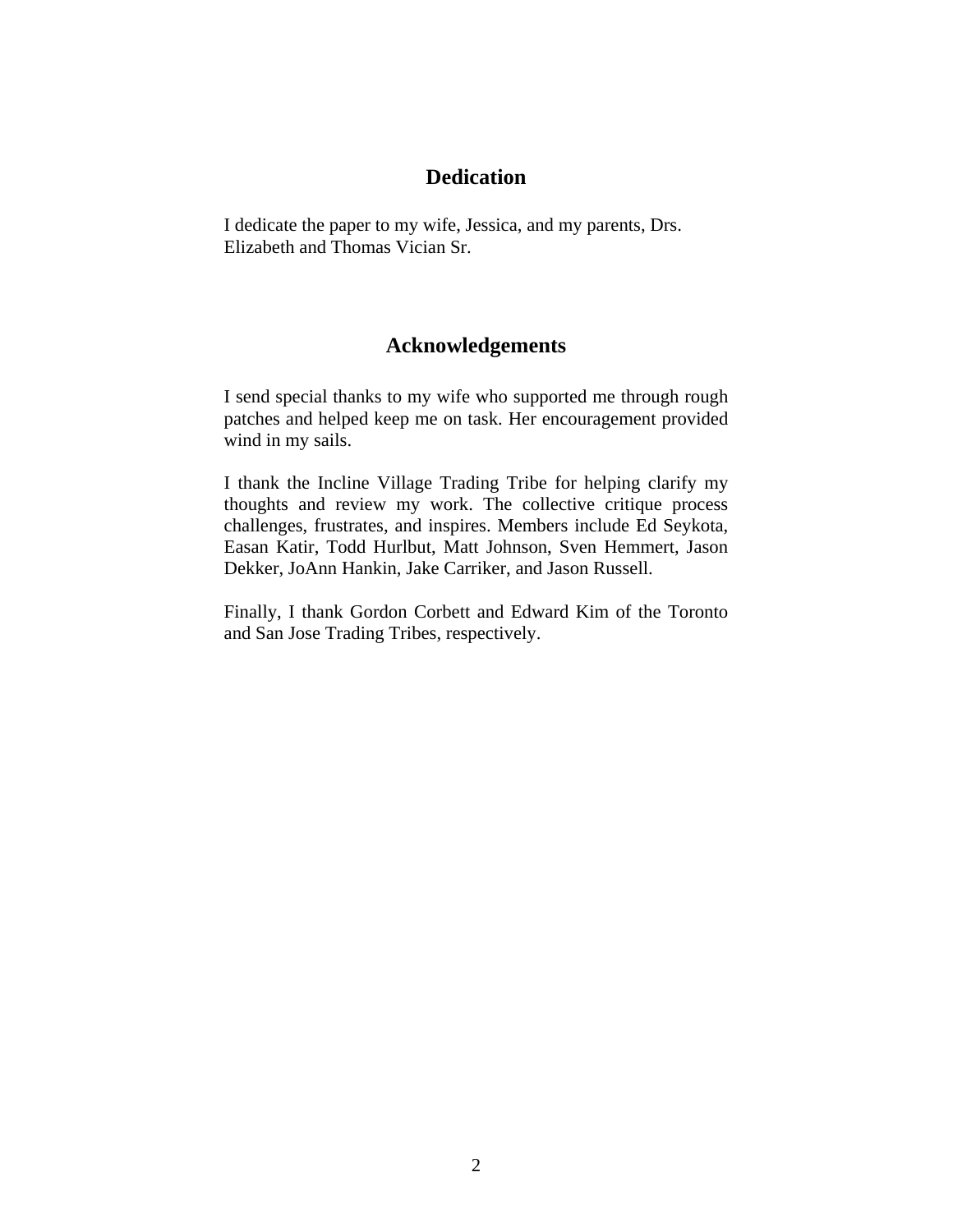### Why Can't Most People Buy the All Time High?

#### **Introduction**

Trend following makes sense and money. Yet most traders, investors, and portfolio managers cannot do it. People fail to implement many important components of trend following systems. One such component is the historical price breakout. Most avoid it. Many decry it. Successful trend followers buy it. Why can't most people buy the all time high?

#### **Hypothesis**

The difficulty is emotional. People who are unwilling to fully experience uncomfortable feelings inhibit themselves from buying historical breakouts.

#### **Explanation of Hypothesis**

The historical breakout is one of trend following's important entry signals. However, this event triggers very uncomfortable feelings by its very nature. Most persons avoid historical breakouts to sidestep having to experience untenable emotions. People do not like, or negatively judge, these feelings that arise. With this negative judgment present, people become unwilling to fully experience their uncomfortable feelings. This seems to agree with a common heuristic: Avoid doing things that feel bad (like fully experiencing uncomfortable feelings); do things that feel good instead.

One quick, effective, and common way to avoid experiencing uncomfortable feelings is to rationalize. People make all sorts of excuses to avoid entering markets at historical breakouts. Rationalizations are excuses and justifications to avoid experiencing untenable feelings. Indeed, they sound quite reasonable when compared to the loathsome option of fully feeling very uncomfortable emotions.

Most people are unaware of this dynamic. Ironically, they become aware when they fully experience their untenable emotions. Willingness may require the removal of negative judgment about uncomfortable feelings. Even negative judgment has a feeling associated with it. Removing this feeling behind a negative judgment requires its full experience as well. Only then do people become willing to fully experience and reintegrate their original, uncomfortable feelings about historical breakouts. This process dissolves seemingly intransigent emotional difficulties or inhibitions associated with buying the all time high.

How can people learn to do this? A robust method is the Trading Tribe Process (TTP). Ed Seykota, featured in the book *Market Wizards*, is the creator and guiding force behind TTP (www.tradingtribe.com).

#### **Anecdotal Example**

The following example offers a demonstration of this hypothesis. It describes the story of Jeff and a trade. Jeff's experience is an anecdotal amalgam. It includes the author's eleven year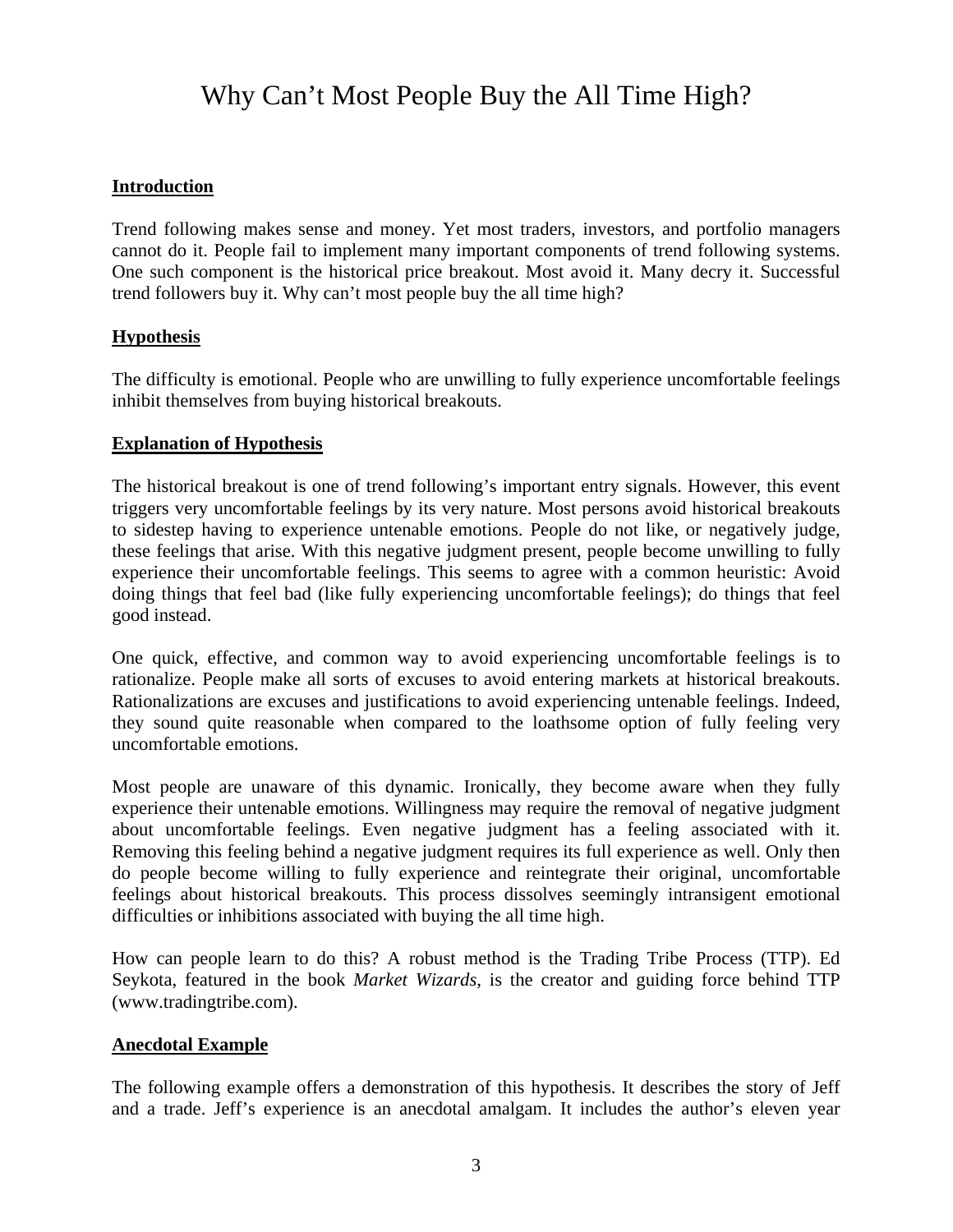experience as a successful trend follower, his study of other peoples' difficulties with historical breakouts, and his advanced work with TTP since 2003.

#### **Chart 1 – October 26**

Jeff's system highlights a stock due to very strong price action. He places it on his watch-list to monitor it as a potential trade. He marvels at the strength of DIGL as it surges from \$10 to nearly \$20 in just eight days. He notes its historical high at \$23.75. "Wow! This stock really moves," he thinks to himself. Yet, an uncomfortable feeling of apprehension begins to grow as he ponders buying the historical breakout. His somatic experiences of apprehension are mildly clenched teeth and a light pressure in his chest. Almost immediately, Jeff does not quite like the way he feels about buying DIGL. He is uncomfortable and not at ease. "I'll keep watching the stock. Moving so fast from \$10 means it needs to take a rest before it goes much further." Thinking about a needed consolidation makes Jeff feel a little better. His apprehension eases somewhat, but he still has some light levels of residual teeth clenching and chest pressure.



#### **Chart 2 – November 2nd & 3rd**

Despite Jeff's need for the stock to pause to make him feel better, DIGL continues to rise. Jeff's smoldering apprehension greatly intensifies as the stock consolidates only four days before surging to just under its historical high at \$23.75. His molars clench hard. His jaw hurts and feels tired. The pressure in his chest tightens like a constricting band. The stock hits its historical high. Jeff's apprehension reaches the intensity where it tips over into fear. He feels scared to buy the stock, and he really dislikes this feeling. In lockstep, a flood of reasons to cancel his order enter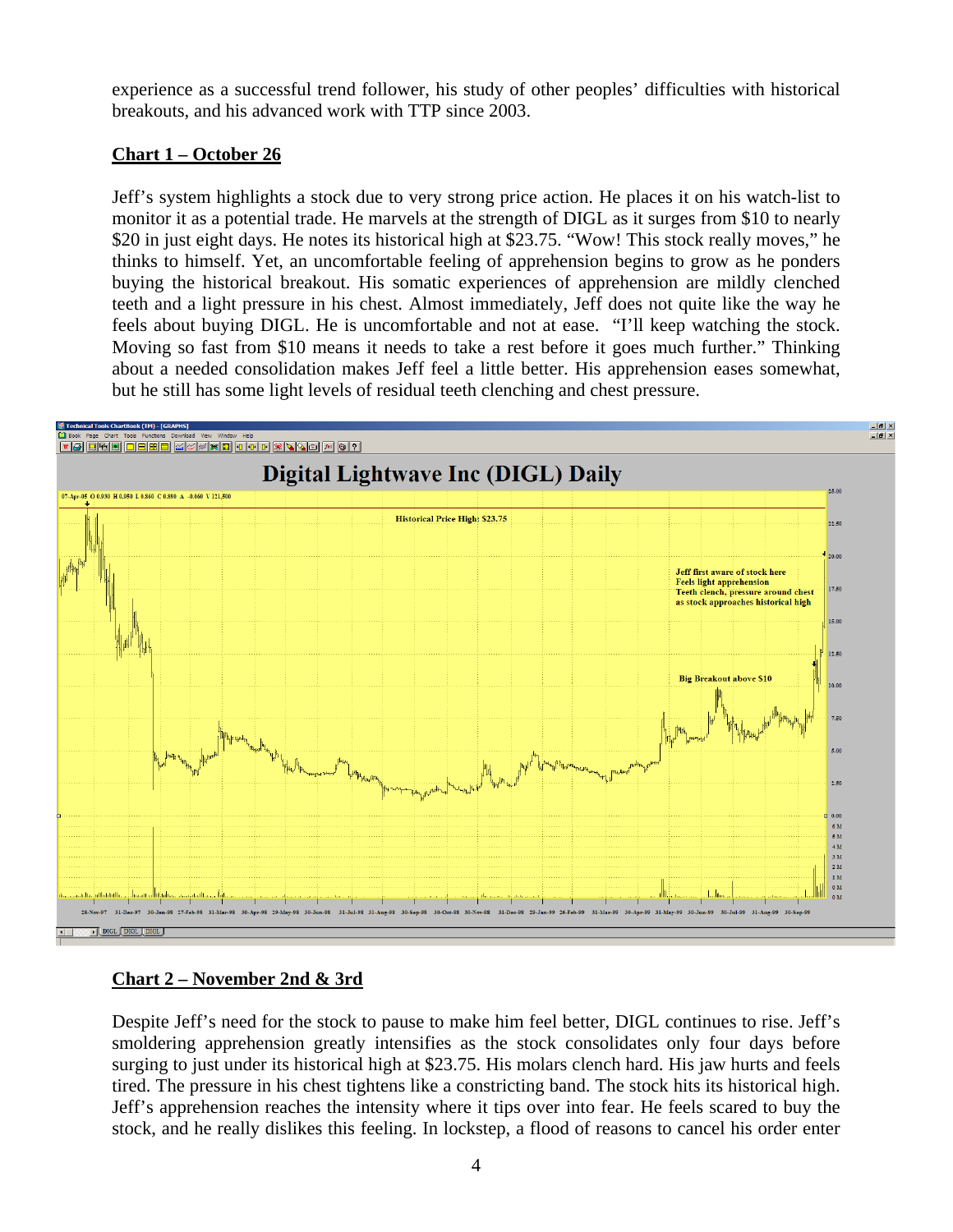his mind. He thinks, "This stock can fall so far and fast from this height. Where's the pause to refresh? You'll end up buying the top of the move if you enter now. Look, you missed the majority of the run from \$10 already. It's almost done. You know you can easily get whipsawed on this one without a consolidation. Did you really do enough research on this company?" With this seemingly encouraging and supportive self-talk, Jeff does not follow his system and avoids buying DIGL. Immediately his jaw pressure decreases, and his constricting chest band loosens. His self-talk soothes him. Jeff doesn't have a position, but he feels much better. Feeling better is good.

All of Jeff's common rationalizations are excuses. They are a justification against buying the historical breakout and fully experiencing his concomitant uncomfortable feelings. More importantly and mostly overlooked, the act of rationalizing is a tool Jeff uses to generate enjoyable feelings. Like most people, he feels better when he rationalizes. Somatically, it gives Jeff a subtle, comfortable sensation of warmth and calm through his body. He displaces and alleviates his untenable feelings of intense apprehension and fear with these enjoyable feelings. While Jeff feels much better, he second-guesses his trend following entry signal and lacks a position in a strong stock.

Jeff sees DIGL reverse direction sharply and close well under its historical high. His decision to cancel his order seems to be the right one. He thinks, "Ah! Finally, here comes the pullback! Nice call to avoid the whipsaw. I made the right move!" The market validates his rationalizations. Jeff feels great. He decides to stop watching the stock intraday and check on it after the close. He reasons that the reversal is large and comes after a big move already, which portends a likely, upcoming consolidation.

Jeff calls a good trading friend who, not surprisingly, has a similar difficulty buying historical breakouts. Greg also validates Jeff's decision. He tells Jeff that his reasons make a lot of sense. "Look, you didn't get whipsawed like everyone else. That's the worst!" he says. Somatically, Jeff's jaw feels relaxed, and his chest expands freely. He feels calm and warm from his rationalizations that turn out to be correct. This is by far the best Jeff feels since discovering the stock. He figures to buy shares of DIGL between \$17 and \$20 on the impending pullback. He splits the difference with a buy limit order at \$18.50.

On a deep level Jeff gets what he wants. He makes an emotional trade. He avoids fully experiencing feelings he really dislikes. For that benefit, Jeff must skip buying a very strong stock at its historical breakout that may continue a forceful up-trend. It is far more important to avoid his uncomfortable feelings than it is to follow his system and potentially profit. For now, Jeff feels great and waits for DIGL to trigger his order to catch the dip.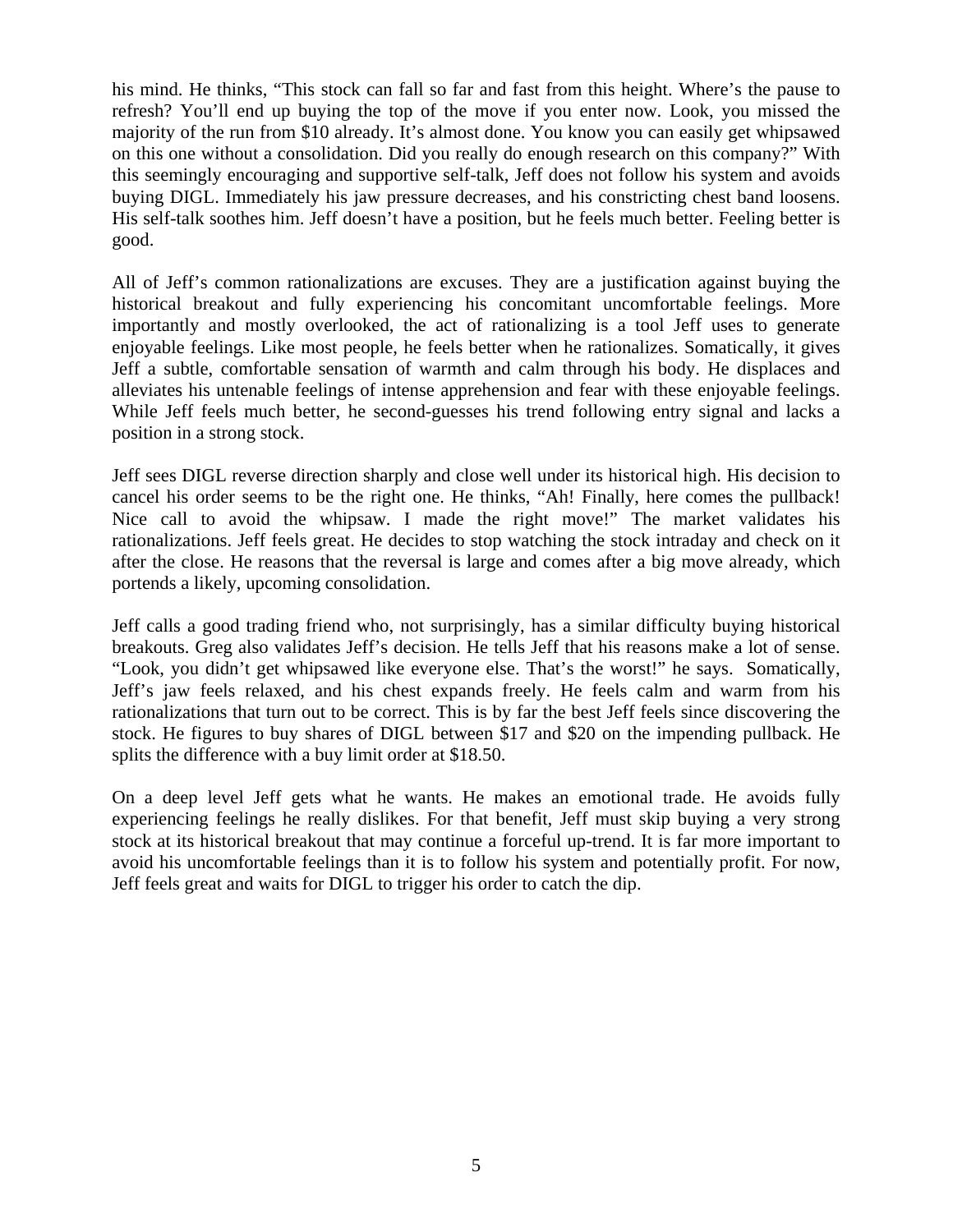

#### **Chart 3 – November 5th**

Despite all Jeff's rationalizations, two days later the stock skyrockets higher by more than 50% in a day. It never comes close to his buy limit order at \$18.50. Checking his watch-list after the close, Jeff stares at his screen in disbelief. Very strong somatic feelings of apprehension and fear immediately reappear. His jaw clamps shut to its tensest level thus far. His chest band constricts so tightly that he momentarily loses his breath. However, these feelings quickly dissolve and morph into a new one that suddenly appears. It is frustration.

Jeff's frustration is a familiar emotion which has five somatic parts or forms. First, he feels a cool, numbing feeling shooting down through him. It feels like liquid dumped over his head which cascades down his body. Second, he shakes his head and clenches his fist. Third, his lips purse and tighten. Fourth, he mumbles to himself, "Another one got away. Trend following is just so hard. How was I supposed to buy *that* stock? Can I really do this?" Fifth, he feels a hole or pit in his stomach. Feeling intensely frustrated, Jeff removes the DIGL from his watch-list as well as his system's stock universe. His feelings of frustration lessen immediately. As they decrease a bit more over the next day, an idea flashes in Jeff's mind to do some research to create a new set of system parameters to help him buy these "crazy" historical breakouts. This makes Jeff feel much better as he gets to work. His uncomfortable feelings of frustration disappear.

Jeff's search for a new, different, or better set of trading system parameters is a typical response. Most people cannot handle the emotions that associate with executing simple parts of a robust trend following system like buying historical breakouts. Indeed, many people institutionalize their unwillingness to experience untenable emotions. They remove historical breakouts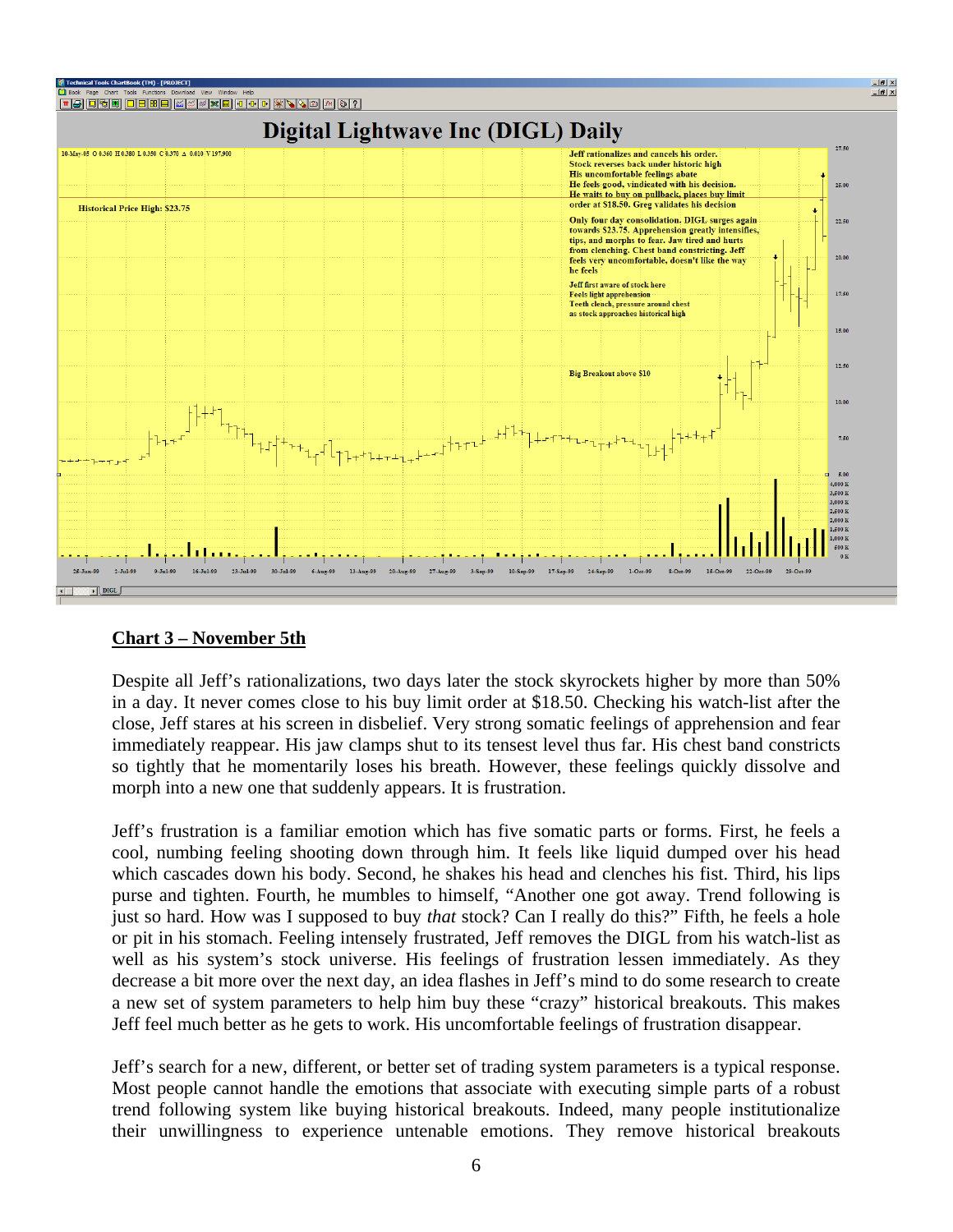altogether as an entry trigger from their system. It is just so much easier to change or abandon a robust parameter than it is to work on oneself, especially when it comes to feelings that people hate experiencing.

Indeed, the very robustness of some simple trend following parameters derives from their very ability to elicit extremely untenable emotions. People are adamantly unwilling to follow them. They cannot handle the intense emotional discomfort to which these parameters give rise. Few people can embrace deeply untenable feelings as normal and ok. Few can choose to fully experience them. Instead, people find themselves in perpetual pursuit of the next "best" (read: most emotionally comfortable) indicator, software product, or trading system for a solution. People search futilely outside themselves for the root emotional cause that lies within, which is their unwillingness to fully experience uncomfortable feelings. Few win in the financial markets, most lose.



#### **Chart 4 – February 23rd**

DIGL trends much higher while Jeff stays focused on trading system development. In his case parameter changes are just another form of rationalization that masks, complicates, and obfuscates. What is really going on?

Jeff feels really bad about jumping his trend following entry signal. Along with his somatic feelings of frustration, he has another arise: a nagging, negative thought of self-doubt about his ability to win in the market and be a trader. It questions his identity. Self-doubt feels terrible.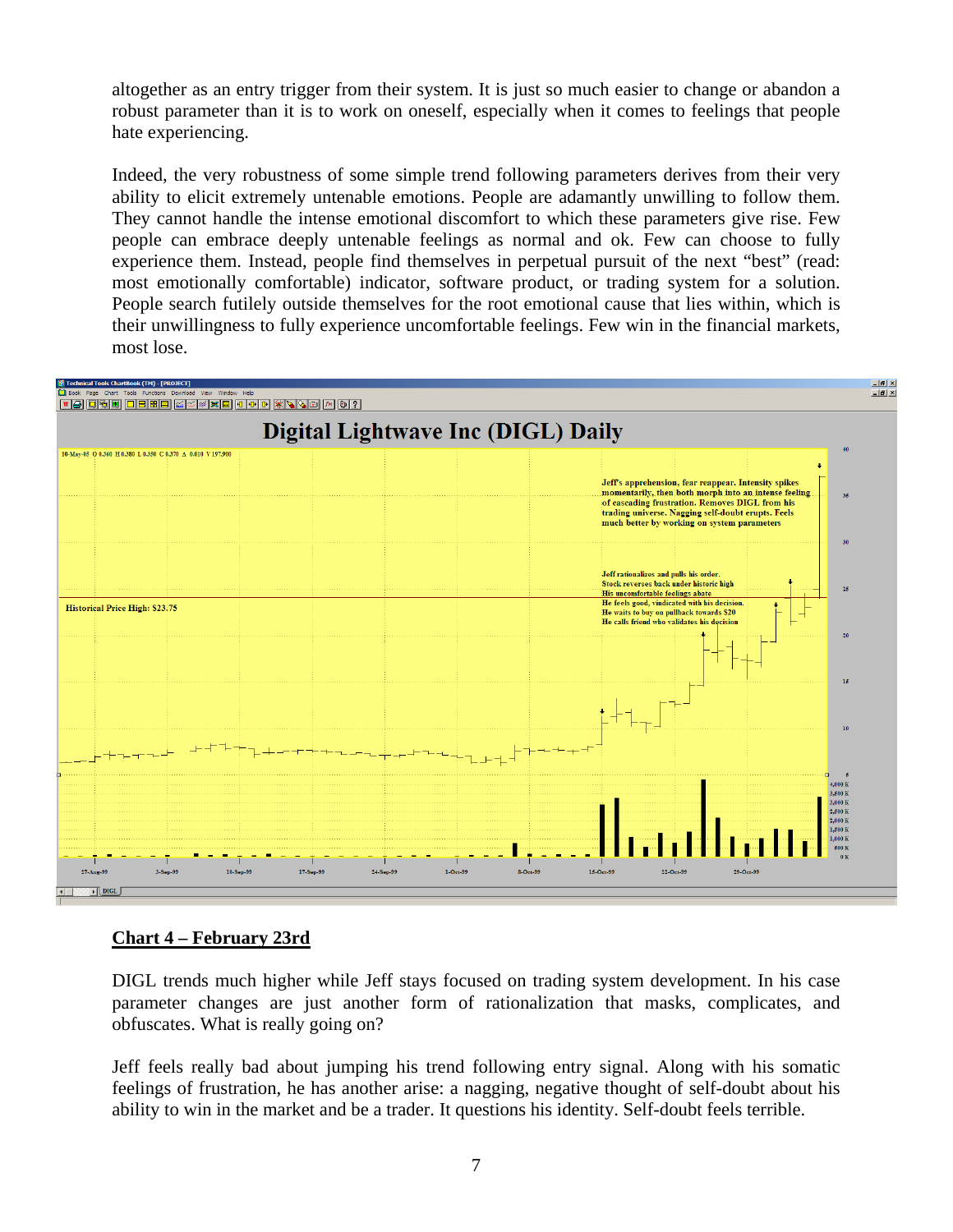Jeff wants these feelings to stop, so he turns to system development to bail him out emotionally. Indeed, system development makes him feel great. He gets to feel productive, goal-oriented, and hard working. Jeff uses the enjoyable feelings he creates by being productive, hitting goals, and working hard to dislodge and replace his nagging self-doubt and frustration. It is effective. He feels much better. At the same time, he "proves" to himself that he really is a trader by diligently working on his system. Unfortunately, Jeff is no closer to being able to buy historical breakouts despite all his hard work and productivity. In fact, Jeff actually degrades the robustness of his trend following method by tinkering with it under the false pretense that his difficulty is only mathematical and not emotional.

Jeff is unwilling to embrace another especially critical feeling for trend followers. It is the feeling of missing a major move or *regret*. Jeff cannot stand to keep DIGL's symbol on his watch-list or part of his trading universe. Along with fanning his self-doubt and frustration, DIGL's presence gives him a headache and throbbing heartache. These are his untenable somatic feelings of regret. Jeff cannot stand it.

Jeff squelches the growing intensity of these feelings immediately. Eliminate the source to stop the feelings. Jeff removes DIGL from his watch list and his system's stock universe. In turn, his somatic feelings of regret quickly ebb. He intends to have no clue about how high it may trend. DIGL's up-move remains out of sight and out of mind. Knowing anything about it gives rise to regret, which gives rise to the feelings he is unwilling to experience. Unfortunately, Jeff is unaware of any further historical breakout buy signals his trend following system may generate for DIGL. He carefully protects himself from experiencing regret.

The intensity of a people's regret seems to run in proportion to how far a move extends from where they avoid entering. The bigger the move, the higher the intensity of regret and the more unwilling people become to experience it. With some trends, both regret and the unwillingness to experience it can become severe. With severe unwillingness to experience regret, people easily avoid participating in major trends. Jeff's unwillingness to experience painful feelings of missing a major move makes it easy for him to miss DIGL's major run.

Moreover, Jeff overlooks the positive intentions of his uncomfortable feelings. All have an underlying positive purpose. Regret's positive intention is to remind Jeff what it feels like to miss a big opportunity. It feels so intensely bad that he wants no part of it. Yet, by being *willing* to fully experience it, his feelings of regret transform from enemy to ally. They become commanding motivation to stick to his simple, trend following system. Look what Jeff must feel if he fails to execute his system and let a big winning position get away. Suddenly it becomes much easier for him to stick to his rules. Regret supports only if he is willing to fully feel it.

Self-doubt about winning and being a trader has positive intentions. It keeps Jeff honest with himself. It injects a helpful dose of cold reality and personal responsibility if he becomes willing to fully experience it. Self-doubt raises tough and pointed questions. Does he really want to win? Is he really a trader? Jumping his system signals is surely not the way to answer a confident "yes" to either of these questions. If he does not think he can win or be a trader, self-doubt leads him to another critical question: what stands in his way and inhibits him? It may lead him to look inward if he becomes willing to fully experience it. Conversely, it may lead him away from trading and to his real right livelihood if his honest answer is "no."

The positive intention of Jeff's frustration is to motivate him to change his system jumping behavior at historical breakouts. Jeff's system says to do one thing while he does another. If Jeff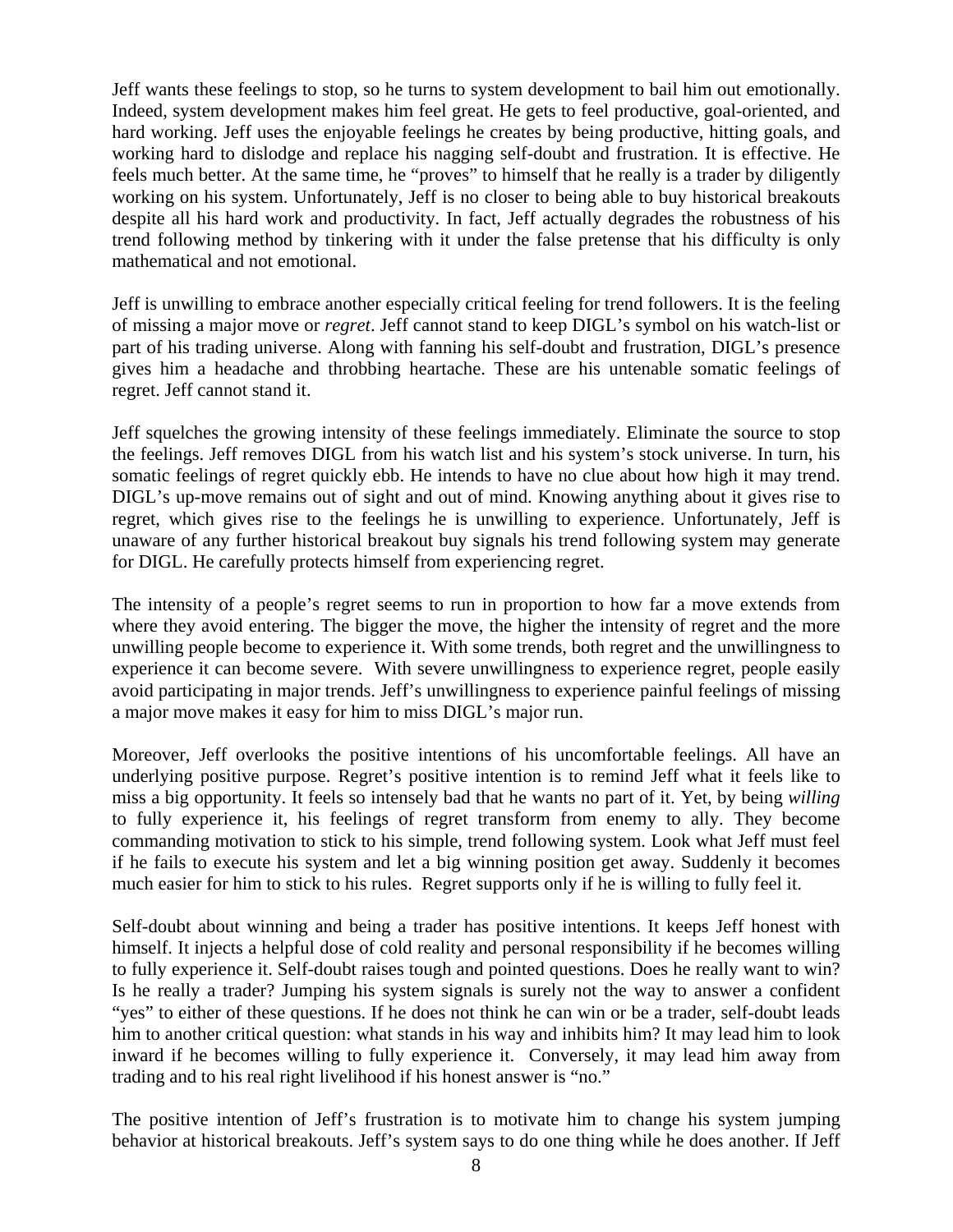becomes willing to fully feel his frustration, it powers him to find answers to the hard-hitting questions created by his own self-doubt. His intense frustration gives him the emotional energy and persistence to do whatever it may take to transform his behavior.

Risk control is the positive intention of Jeff's fear. Fear serves as a protective warning. It can emotionally support a trader to cut losses short and manage risk wisely. It is a good feeling to experience. Fear keeps people safe physically, emotionally, and financially. Being unwilling to feel frightened allows people to ride losing positions down and accept huge losses. What do they have to fear? Nothing! They are unwilling to experience it.

Note the last bar of Chart 4 below. It is another historical breakout from a 34 day consolidation after the stock more than triples in price over three months. Jeff continues to work on his system. Unfortunately, he is oblivious to another all time new high buy signal his system would generate. His unwillingness to experience uncomfortable feelings keeps his inhibition towards buying historical breakouts active. It continues to sabotage his ability to follow trends.



#### **Chart 5 – March 6th**

DIGL doubles from \$75 to \$150 during a final, blow-off move that occurs in less than ten trading days. Jeff misses a gigantic run of over 500% in roughly four months. His unwillingness to experience his uncomfortable feelings is an expensive habit. In late March Jeff pulls up a chart of the stock. He becomes very frustrated about missing another big, winning trade. Regret and nagging self-doubt seep up. Yet, something changes. Through an act of seeming grace, he does not push these feelings away. Through the pain, Jeff gains a little insight. It motivates him to turn inward for a solution. While Jeff remains unaware of the dynamic that inhibits him, he accepts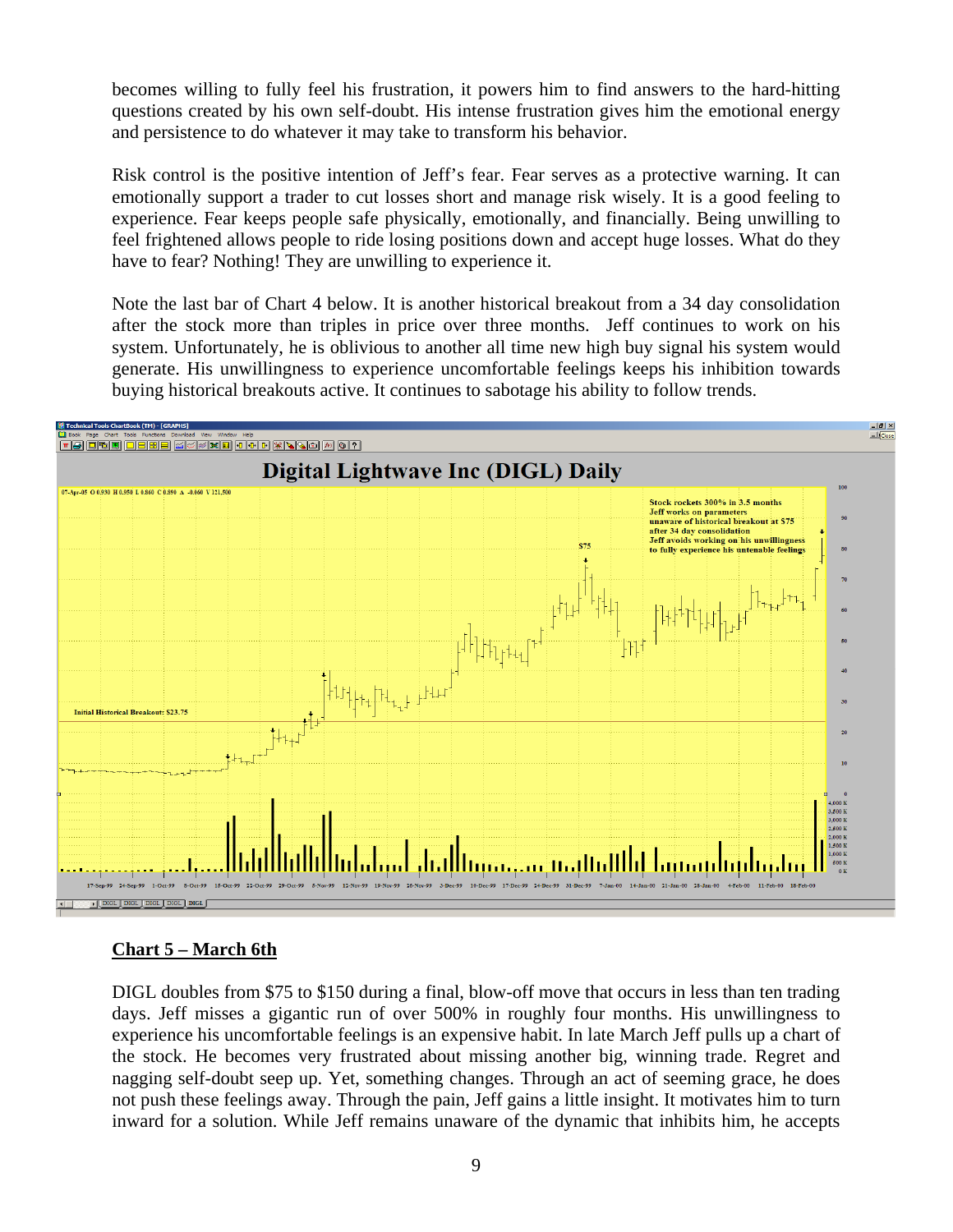some personal responsibility for his frustrating results. Jeff begins to think that trading system development may not be the answer. "Where do I go from here?" he mumbles.

When the student is ready, the teacher appears.



#### **A Note on the DIGL Chart**

For trend followers, a majority of profits come from a minority of trades. Finding and riding strong, persistent trends are critical factors for success. Historical breakouts provide a fertile field to find stocks beginning strong and persistent up-trends. While DIGL's rocket up-move occurs during the NASDAQ's "once-in-a-generation" blow-off of 1999-2000, similar moves occurred before and after this period. For example, a very *small* sample of historical breakouts from 2003- 2004 with large rallies of similar or greater magnitude include AVO, HRT, INCX, PHRM, SHLD, TASR, TZOO, TONS and WYNN.

#### **Fully Experiencing Our Feelings**

Jeff's difficulty buying historical breakouts stems from his unwillingness to fully experience uncomfortable feelings. When it comes to an uncomfortable feeling or emotion, what does it mean to fully feel or fully experience it? How can someone learn to remove negative judgment about his feelings and learn to enjoy or at least accept them?

The Trading Tribe Process (TTP) is a robust method. It is new and transformative psychological technology. It is the focus of the book by Ed Seykota called *The Trading Tribe.* It can be found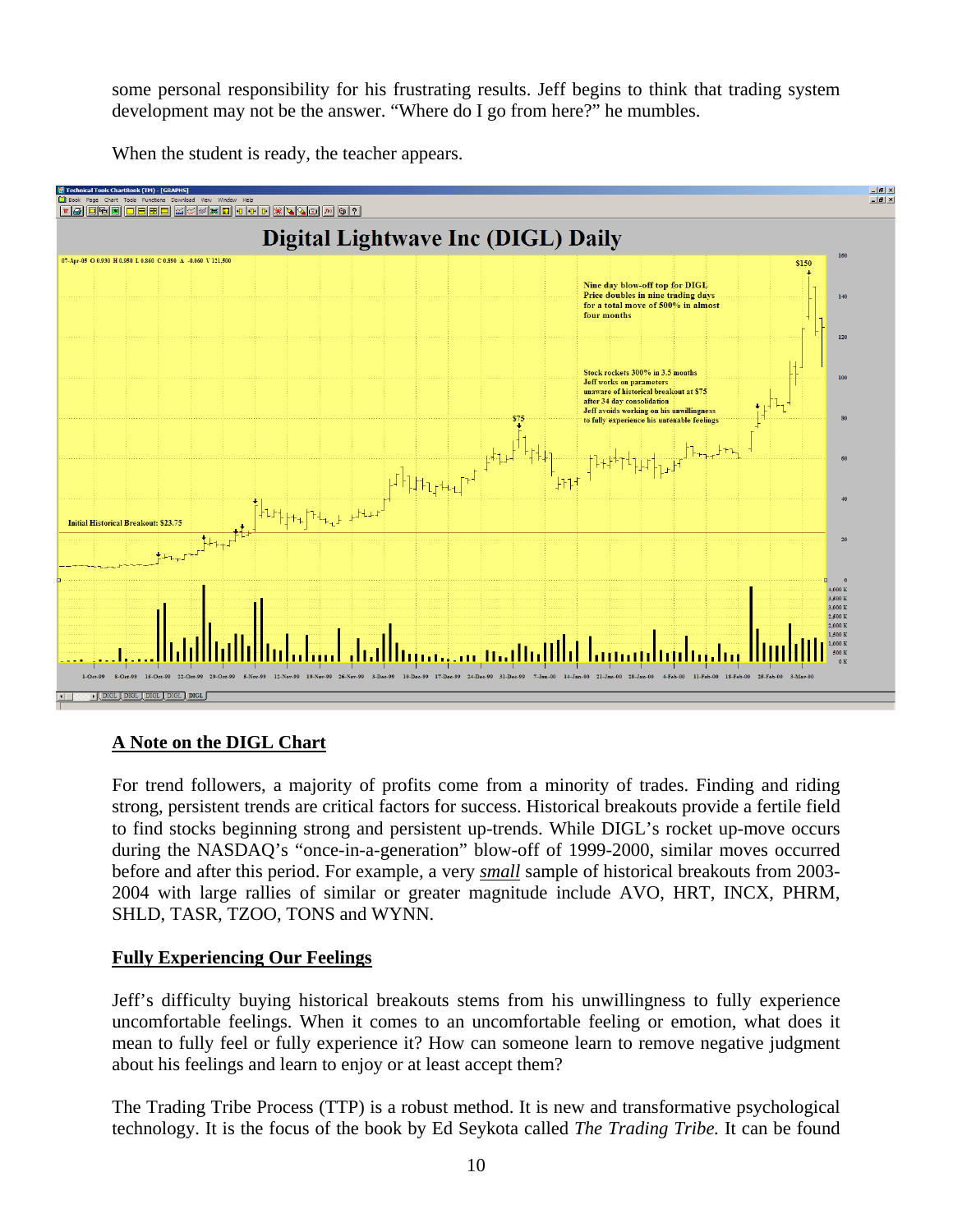at: [www.tradingtribe.com/book](http://www.tradingtribe.com/book). This author directs readers to the book for a full and comprehensive presentation of what it means (and does not mean) to fully experience uncomfortable feelings through TTP. An accurate description is well beyond the scope of this paper. Readers can find a small article on TTP at [www.seykota.com/tribe/TT\\_Process/index.htm](http://www.seykota.com/tribe/TT_Process/index.htm) along with a large frequently asked question (FAQ) section. Ultimately, the best way to learn TTP is through firsthand experience as an active participant in a tribe or workshop with skilled members and a trained project manager. Only this can give a true "gut" understanding of TTP.

Fully experiencing uncomfortable, untenable, and strongly disliked feelings is a radical departure from the way people normally handle their emotions. TTP swims against a cultural current that encourages us to mask, escape, divert or hide from them. People have years of entrenched and engrained defense mechanisms protecting themselves from fully experiencing untenable emotions. These defense mechanisms are second nature and essentially impossible to overcome alone or through more traditional means.

TTP applies a trend following model to experience emotions. It embraces all feelings that present in people. It creates a judgment-free, tribal environment. It fosters group pressure and unyielding encouragement. This supports people to remove negative judgment to fully feel their untenable emotions. Only through full experience can people reintegrate them. This reintegration process dissolves seemingly intransigent and incorrigible emotional issues.

In Jeff's case, his difficulty buying historical breakouts dissolves. Jeff's apprehension, fear, frustration, self-doubt, and regret no longer hold the same power over him. He removes his negative judgment or dislike of them. Jeff becomes willing to fully experience his uncomfortable feelings. Next, he goes through another process to fully feel them. Finally, Jeff reintegrates them in a final step. He loses his inhibition and feels emotionally free to buy historical breakouts. Jeff experiences insight as an "aha." He gains wisdom and clarity into how he inhibits himself, where he formerly had no idea. He understands that his difficulty buying historical breakouts is emotional. He realizes that his system parameter search is another form of rationalization and means to escape his uncomfortable feelings.

TTP helps Jeff:

- 1. Fully experience his feelings of dislike or negative judgment about his untenable feelings.
- 2. Reframe negative judgments to neutral or positive ones.
- 3. Fully experience his untenable feelings that inhibit him from buying historical breakouts.
- 4. Reintegrate his untenable feelings to gain insight, find their positive intention, and dissolve his inhibition towards buying historical breakouts.

#### **Conclusion**

The historical price breakout offers an important entry point for trend followers. Yet the moment it occurs, most people find it too emotionally difficult to buy it. They cannot handle the feelings that arise. Instead, people commonly use rationalization as a tool to avoid experiencing their feelings. Rationalization is a by-product of the unwillingness to fully experience untenable emotions. Unwillingness to fully experience uncomfortable feelings inhibits people from buying historical breakouts. Removing negative judgment about untenable emotions fosters the willingness to fully embrace and experience them. Fully experiencing and reintegrating uncomfortable feelings clears inhibition. This creates emotional freedom to buy historical breakouts.